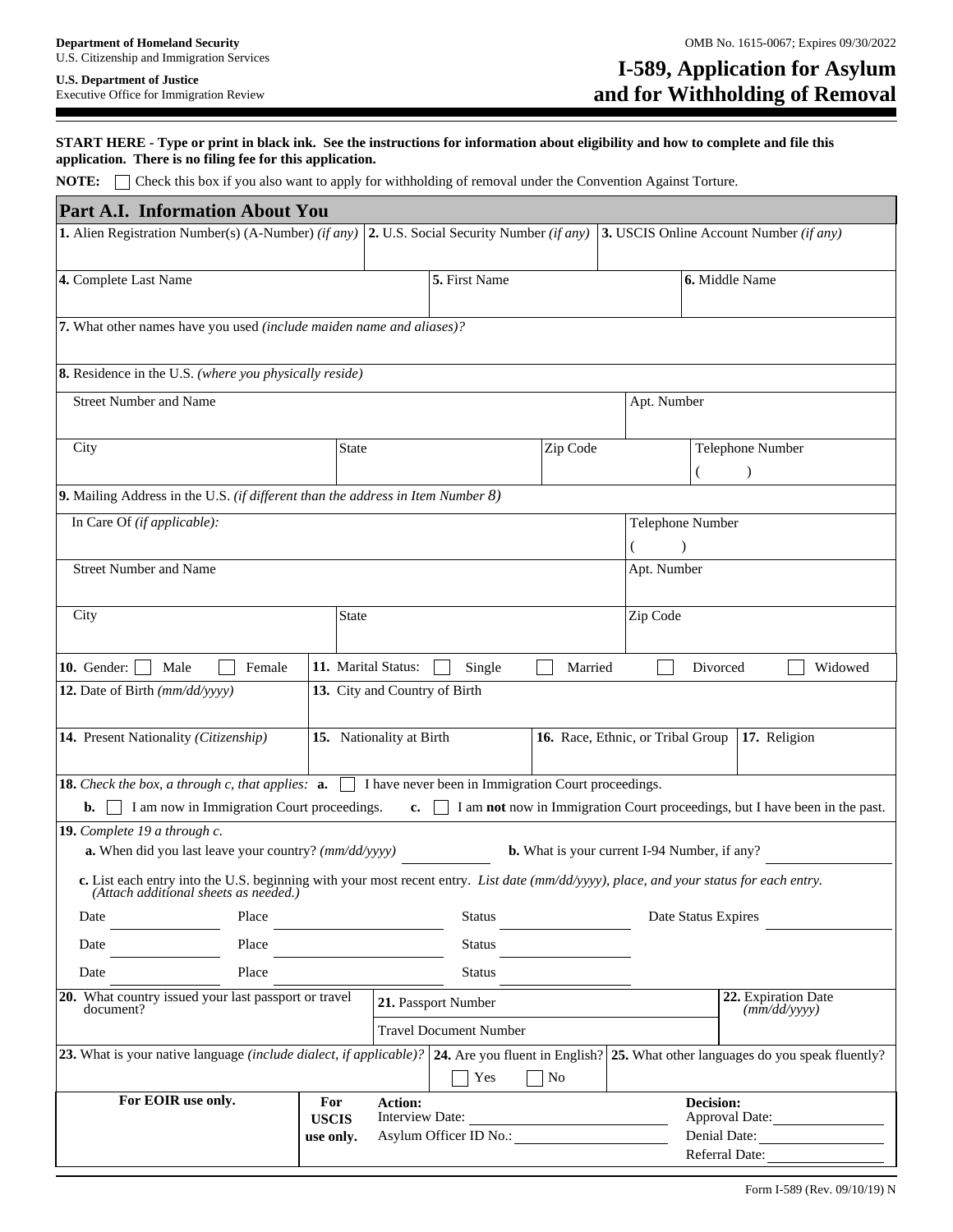## **Part A.II. Information About Your Spouse and Children**

| Your spouse                                                                                                                                    | I am not married. (Skip to <b>Your Children</b> below.) |                                                               |                                                                                       |                                                                          |                                            |                                                                                                                 |                                                      |  |
|------------------------------------------------------------------------------------------------------------------------------------------------|---------------------------------------------------------|---------------------------------------------------------------|---------------------------------------------------------------------------------------|--------------------------------------------------------------------------|--------------------------------------------|-----------------------------------------------------------------------------------------------------------------|------------------------------------------------------|--|
| 1. Alien Registration Number (A-Number) 2. Passport/ID Card Number<br>(if any)<br>$(if$ any $)$                                                |                                                         |                                                               | 3. Date of Birth $(mm/dd/vvvv)$                                                       |                                                                          | 4. U.S. Social Security Number<br>(if any) |                                                                                                                 |                                                      |  |
| 6. First Name<br><b>5.</b> Complete Last Name                                                                                                  |                                                         | 7. Middle Name                                                |                                                                                       | <b>8.</b> Other names used <i>(include</i> )<br>maiden name and aliases) |                                            |                                                                                                                 |                                                      |  |
| 9. Date of Marriage $(mm/dd/yyyy)$<br>10. Place of Marriage                                                                                    |                                                         |                                                               |                                                                                       | 11. City and Country of Birth                                            |                                            |                                                                                                                 |                                                      |  |
| <b>12.</b> Nationality <i>(Citizenship)</i>                                                                                                    |                                                         |                                                               | 13. Race, Ethnic, or Tribal Group                                                     |                                                                          |                                            |                                                                                                                 | 14. Gender                                           |  |
|                                                                                                                                                |                                                         |                                                               |                                                                                       |                                                                          |                                            |                                                                                                                 | Male<br>Female                                       |  |
| 15. Is this person in the U.S.?                                                                                                                |                                                         |                                                               |                                                                                       |                                                                          |                                            |                                                                                                                 |                                                      |  |
| Yes (Complete Blocks 16 to 24.)                                                                                                                |                                                         |                                                               | No (Specify location):                                                                |                                                                          |                                            |                                                                                                                 |                                                      |  |
| 16. Place of last entry into the U.S.                                                                                                          |                                                         | <b>17.</b> Date of last entry into the<br>U.S. $(mm/dd/vyyy)$ |                                                                                       |                                                                          | 18. I-94 Number $(if$ any)                 |                                                                                                                 | 19. Status when last admitted<br>(Visa type, if any) |  |
| 20. What is your spouse's<br>current status?                                                                                                   |                                                         |                                                               | 21. What is the expiration date of his/her<br>authorized stay, if any? $(mm/dd/vyyy)$ | Court proceedings?                                                       |                                            | 22. Is your spouse in Immigration $ 23$ . If previously in the U.S., date of<br>previous arrival $(mm/dd/vyyy)$ |                                                      |  |
|                                                                                                                                                |                                                         |                                                               |                                                                                       |                                                                          | Yes                                        | N <sub>0</sub>                                                                                                  |                                                      |  |
| 24. If in the U.S., is your spouse to be included in this application? (Check the appropriate box.)                                            |                                                         |                                                               |                                                                                       |                                                                          |                                            |                                                                                                                 |                                                      |  |
| Yes (Attach one photograph of your spouse in the upper right corner of Page 9 on the extra copy of the application submitted for this person.) |                                                         |                                                               |                                                                                       |                                                                          |                                            |                                                                                                                 |                                                      |  |
| $\rm No$                                                                                                                                       |                                                         |                                                               |                                                                                       |                                                                          |                                            |                                                                                                                 |                                                      |  |
| <b>Your Children.</b> List all of your children, regardless of age, location, or marital status.                                               |                                                         |                                                               |                                                                                       |                                                                          |                                            |                                                                                                                 |                                                      |  |
|                                                                                                                                                |                                                         |                                                               |                                                                                       |                                                                          |                                            |                                                                                                                 |                                                      |  |

I do not have any children. *(Skip to Part. A.III., Information about your background.)*

I have children. Total number of children:

(**NOTE:** *Use Form I-589 Supplement A or attach additional sheets of paper and documentation if you have more than four children.)*

| <b>1.</b> Alien Registration Number (A-Number) <b>2.</b> Passport/ID Card Number<br>(if any)                                                    | (if any)                                                      | 3. Marital Status (Married, Single,<br>Divorced, Widowed)                                                                                     | 4. U.S. Social Security Number<br>(if any)                                   |  |
|-------------------------------------------------------------------------------------------------------------------------------------------------|---------------------------------------------------------------|-----------------------------------------------------------------------------------------------------------------------------------------------|------------------------------------------------------------------------------|--|
| <b>5.</b> Complete Last Name                                                                                                                    | 6. First Name                                                 | <b>7.</b> Middle Name                                                                                                                         | <b>8.</b> Date of Birth $\text{(mm/dd/yyyy)}$                                |  |
| <b>9.</b> City and Country of Birth                                                                                                             | <b>10.</b> Nationality <i>(Citizenship)</i>                   | 11. Race, Ethnic, or Tribal Group                                                                                                             | 12. Gender                                                                   |  |
|                                                                                                                                                 |                                                               |                                                                                                                                               | Male<br>Female                                                               |  |
| <b>13.</b> Is this child in the U.S.?<br>Yes (Complete Blocks 14 to 21.)<br>No ( <i>Specify location</i> ):                                     |                                                               |                                                                                                                                               |                                                                              |  |
| 14. Place of last entry into the U.S.                                                                                                           | <b>15.</b> Date of last entry into the<br>U.S. $(mm/dd/yyyy)$ | 16. I-94 Number $(If any)$                                                                                                                    | 17. Status when last admitted<br>(Visa type, if any)                         |  |
| <b>19.</b> What is the expiration date of his/her<br><b>18.</b> What is your child's current status?<br>authorized stay, if any? $(mm/dd/vyyy)$ |                                                               | Yes                                                                                                                                           | <b>20.</b> Is your child in Immigration Court proceedings?<br>N <sub>0</sub> |  |
| <b>21.</b> If in the U.S., is this child to be included in this application? (Check the appropriate box.)<br>No                                 |                                                               | Yes (Attach one photograph of your child in the upper right corner of Page 9 on the extra copy of the application submitted for this person.) |                                                                              |  |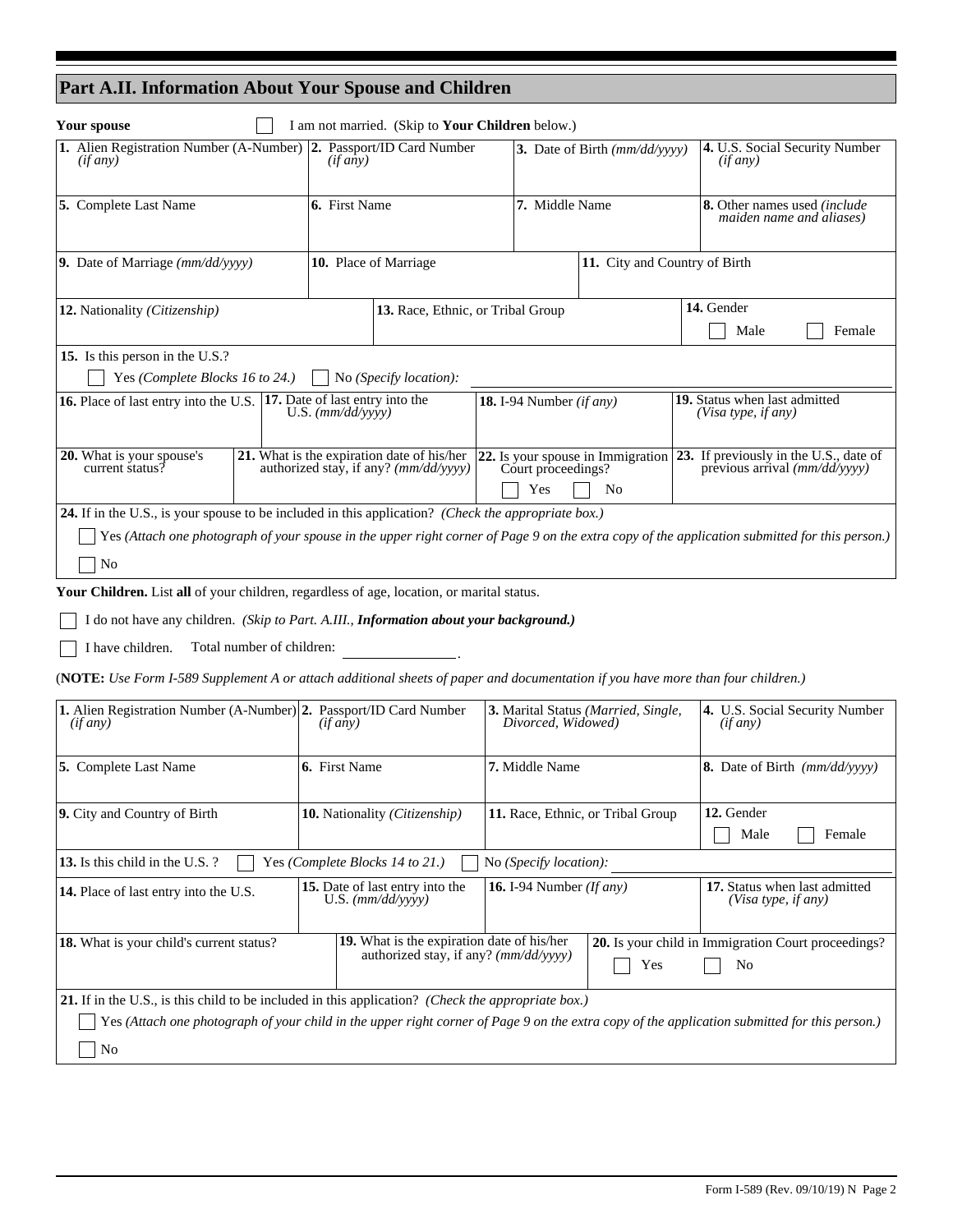| Part A.II. Information About Your Spouse and Children (Continued)                                                                                                                                                                                          |                                                                                       |                                                                                                                                                |                                                           |  |
|------------------------------------------------------------------------------------------------------------------------------------------------------------------------------------------------------------------------------------------------------------|---------------------------------------------------------------------------------------|------------------------------------------------------------------------------------------------------------------------------------------------|-----------------------------------------------------------|--|
| <b>1.</b> Alien Registration Number (A-Number)<br>(it any)                                                                                                                                                                                                 | 2. Passport/ID Card Number<br>(if any)                                                | 3. Marital Status (Married, Single,<br>Divorced, Widowed)                                                                                      | 4. U.S. Social Security Number<br>(if any)                |  |
| 5. Complete Last Name                                                                                                                                                                                                                                      | 6. First Name                                                                         | 7. Middle Name                                                                                                                                 | 8. Date of Birth (mm/dd/yyyy)                             |  |
| 9. City and Country of Birth<br>10. Nationality (Citizenship)                                                                                                                                                                                              |                                                                                       | 11. Race, Ethnic, or Tribal Group                                                                                                              | 12. Gender<br>Male<br>Female                              |  |
| 13. Is this child in the U.S. ?                                                                                                                                                                                                                            | Yes (Complete Blocks 14 to 21.)                                                       | No (Specify location):                                                                                                                         |                                                           |  |
| 14. Place of last entry into the U.S.                                                                                                                                                                                                                      | 15. Date of last entry into the<br>U.S. $(mm/dd/vyyy)$                                | 16. I-94 Number $(If any)$                                                                                                                     | 17. Status when last admitted<br>(Visa type, if any)      |  |
| 18. What is your child's current status?                                                                                                                                                                                                                   | 19. What is the expiration date of his/her<br>authorized stay, if any? (mm/dd/yyyy)   | Yes                                                                                                                                            | 20. Is your child in Immigration Court proceedings?<br>No |  |
| 21. If in the U.S., is this child to be included in this application? (Check the appropriate box.)<br>Yes (Attach one photograph of your spouse in the upper right corner of Page 9 on the extra copy of the application submitted for this person.)<br>No |                                                                                       |                                                                                                                                                |                                                           |  |
| 1. Alien Registration Number (A-Number)<br>(if any)                                                                                                                                                                                                        | 2. Passport/ID Card Number<br>(if any)                                                | 3. Marital Status (Married, Single,<br>Divorced, Widowed)                                                                                      | 4. U.S. Social Security Number<br>(it any)                |  |
| 5. Complete Last Name                                                                                                                                                                                                                                      | 6. First Name                                                                         | 7. Middle Name                                                                                                                                 | 8. Date of Birth (mm/dd/yyyy)                             |  |
| 9. City and Country of Birth                                                                                                                                                                                                                               | 10. Nationality (Citizenship)                                                         | 11. Race, Ethnic, or Tribal Group                                                                                                              | 12. Gender<br>Male<br>Female                              |  |
| 13. Is this child in the U.S.?                                                                                                                                                                                                                             | Yes (Complete Blocks 14 to 21.)                                                       | No (Specify location):                                                                                                                         |                                                           |  |
| 14. Place of last entry into the U.S.                                                                                                                                                                                                                      | 15. Date of last entry into the<br>U.S. $(mm/dd/vyyy)$                                | 16. I-94 Number $(If any)$                                                                                                                     | 17. Status when last admitted<br>(Visa type, if any)      |  |
| 18. What is your child's current status?                                                                                                                                                                                                                   | 19. What is the expiration date of his/her<br>authorized stay, if any? $(mm/dd/vyyy)$ | Yes                                                                                                                                            | 20. Is your child in Immigration Court proceedings?<br>No |  |
| 21. If in the U.S., is this child to be included in this application? (Check the appropriate box.)<br>No                                                                                                                                                   |                                                                                       | Yes (Attach one photograph of your spouse in the upper right corner of Page 9 on the extra copy of the application submitted for this person.) |                                                           |  |
| 1. Alien Registration Number (A-Number)<br>$(if$ any $)$                                                                                                                                                                                                   | 2. Passport/ID Card Number<br>(if any)                                                | 3. Marital Status (Married, Single,<br>Divorced, Widowed)                                                                                      | 4. U.S. Social Security Number<br>(if any)                |  |
| 5. Complete Last Name                                                                                                                                                                                                                                      | 6. First Name                                                                         | 7. Middle Name                                                                                                                                 | <b>8.</b> Date of Birth ( <i>mm/dd/yyyy</i> )             |  |
| 9. City and Country of Birth<br>10. Nationality (Citizenship)                                                                                                                                                                                              |                                                                                       | 11. Race, Ethnic, or Tribal Group                                                                                                              | 12. Gender<br>Male<br>Female                              |  |
| 13. Is this child in the U.S.?<br>Yes (Complete Blocks 14 to 21.)<br>No (Specify location):                                                                                                                                                                |                                                                                       |                                                                                                                                                |                                                           |  |
| 14. Place of last entry into the U.S.                                                                                                                                                                                                                      | 15. Date of last entry into the<br>U.S. $(mm/dd/yyyy)$                                | 16. I-94 Number $(If any)$                                                                                                                     | 17. Status when last admitted<br>(Visa type, if any)      |  |
| 18. What is your child's current status?                                                                                                                                                                                                                   | 19. What is the expiration date of his/her<br>authorized stay, if any? (mm/dd/yyyy)   | Yes                                                                                                                                            | 20. Is your child in Immigration Court proceedings?<br>No |  |
| 21. If in the U.S., is this child to be included in this application? (Check the appropriate box.)                                                                                                                                                         |                                                                                       | Yes (Attach one photograph of your spouse in the upper right corner of Page 9 on the extra copy of the application submitted for this person.) |                                                           |  |
| <b>No</b>                                                                                                                                                                                                                                                  |                                                                                       |                                                                                                                                                |                                                           |  |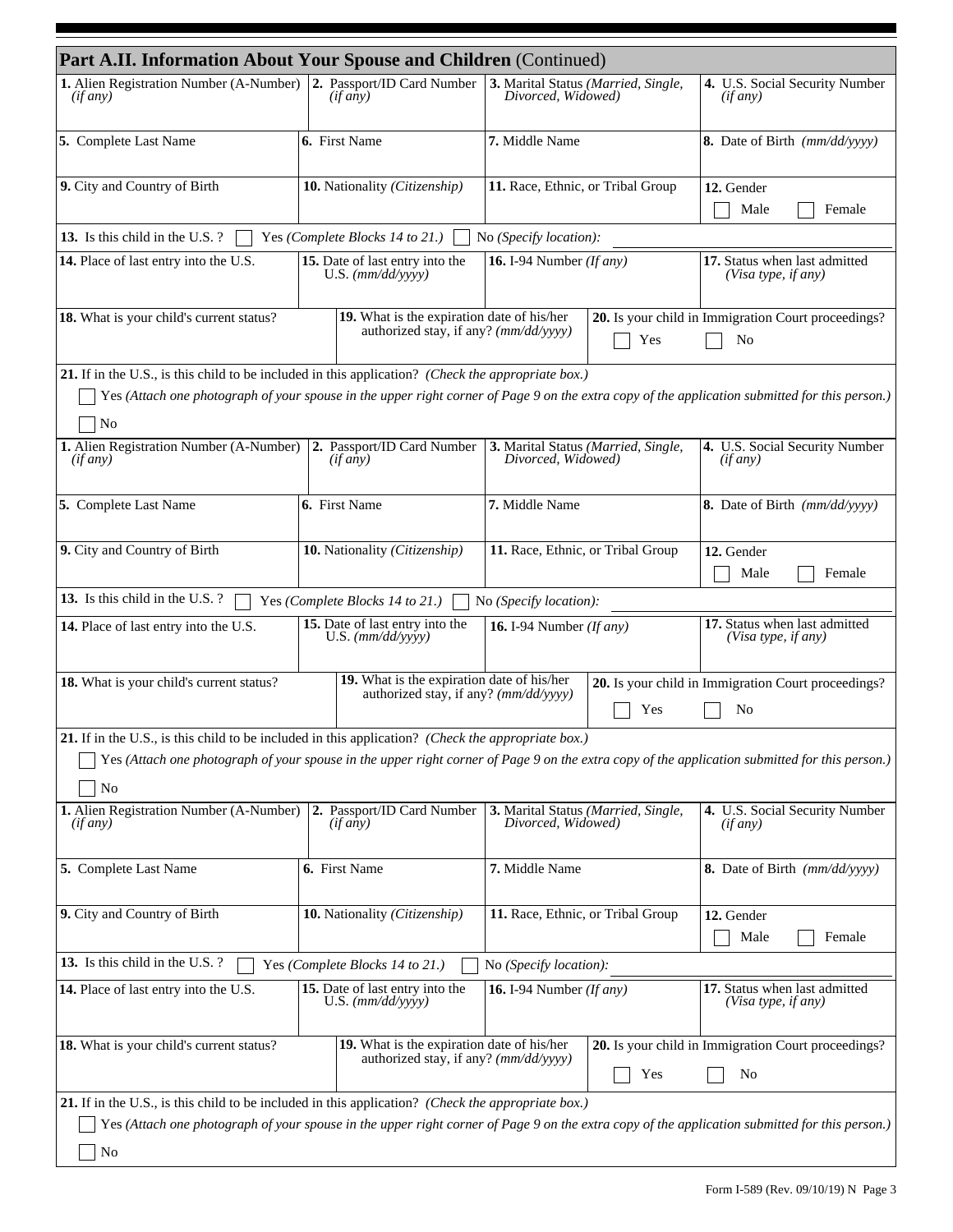#### **Part A.III. Information About Your Background**

**1.** List your last address where you lived before coming to the United States. If this is not the country where you fear persecution, also list the last address in the country where you fear persecution. *(List Address, City/Town, Department, Province, or State and Country.) (***NOTE:** *Use Form I-589 Supplement B, or additional sheets of paper, if necessary.)*

| Number and Street<br>(Provide if available) | City/Town | Department, Province, or State | Country | Dates<br>From $(Mo/Yr)$ To $(Mo/Yr)$ |  |
|---------------------------------------------|-----------|--------------------------------|---------|--------------------------------------|--|
|                                             |           |                                |         |                                      |  |
|                                             |           |                                |         |                                      |  |
|                                             |           |                                |         |                                      |  |
|                                             |           |                                |         |                                      |  |
|                                             |           |                                |         |                                      |  |
|                                             |           |                                |         |                                      |  |

#### **2.** Provide the following information about your residences during the past 5 years. List your present address first. *(***NOTE:** *Use Form I-589 Supplement B, or additional sheets of paper, if necessary.)*

| Number and Street | City/Town | Department, Province, or State | Country | Dates                       |  |
|-------------------|-----------|--------------------------------|---------|-----------------------------|--|
|                   |           |                                |         | From $(Mo/Yr)$ To $(Mo/Yr)$ |  |
|                   |           |                                |         |                             |  |
|                   |           |                                |         |                             |  |
|                   |           |                                |         |                             |  |
|                   |           |                                |         |                             |  |
|                   |           |                                |         |                             |  |

**3.** Provide the following information about your education, beginning with the most recent school that you attended. *(***NOTE:** *Use Form I-589 Supplement B, or additional sheets of paper, if necessary.)*

| Name of School | Type of School | Location (Address) | Attended<br>From $(Mo/Yr)$ To $(Mo/Yr)$ |  |
|----------------|----------------|--------------------|-----------------------------------------|--|
|                |                |                    |                                         |  |
|                |                |                    |                                         |  |
|                |                |                    |                                         |  |
|                |                |                    |                                         |  |

**4.** Provide the following information about your employment during the past 5 years. List your present employment first. *(***NOTE:** *Use Form I-589 Supplement B, or additional sheets of paper, if necessary.)*

| Name and Address of Employer | Your Occupation | Dates<br>From $(Mo/Yr)$ To $(Mo/Yr)$ |  |  |
|------------------------------|-----------------|--------------------------------------|--|--|
|                              |                 |                                      |  |  |
|                              |                 |                                      |  |  |
|                              |                 |                                      |  |  |
|                              |                 |                                      |  |  |
|                              |                 |                                      |  |  |
|                              |                 |                                      |  |  |

**5.** Provide the following information about your parents and siblings (brothers and sisters). Check the box if the person is deceased. (**NOTE**: *Use Form I-589 Supplement B, or additional sheets of paper, if necessary.)*

| <b>Full Name</b> | City/Town and Country of Birth | <b>Current Location</b> |
|------------------|--------------------------------|-------------------------|
| Mother           |                                | Deceased                |
| Father           |                                | Deceased                |
| Sibling          |                                | Deceased                |
| Sibling          |                                | Deceased                |
| Sibling          |                                | Deceased                |
| Sibling          |                                | Deceased                |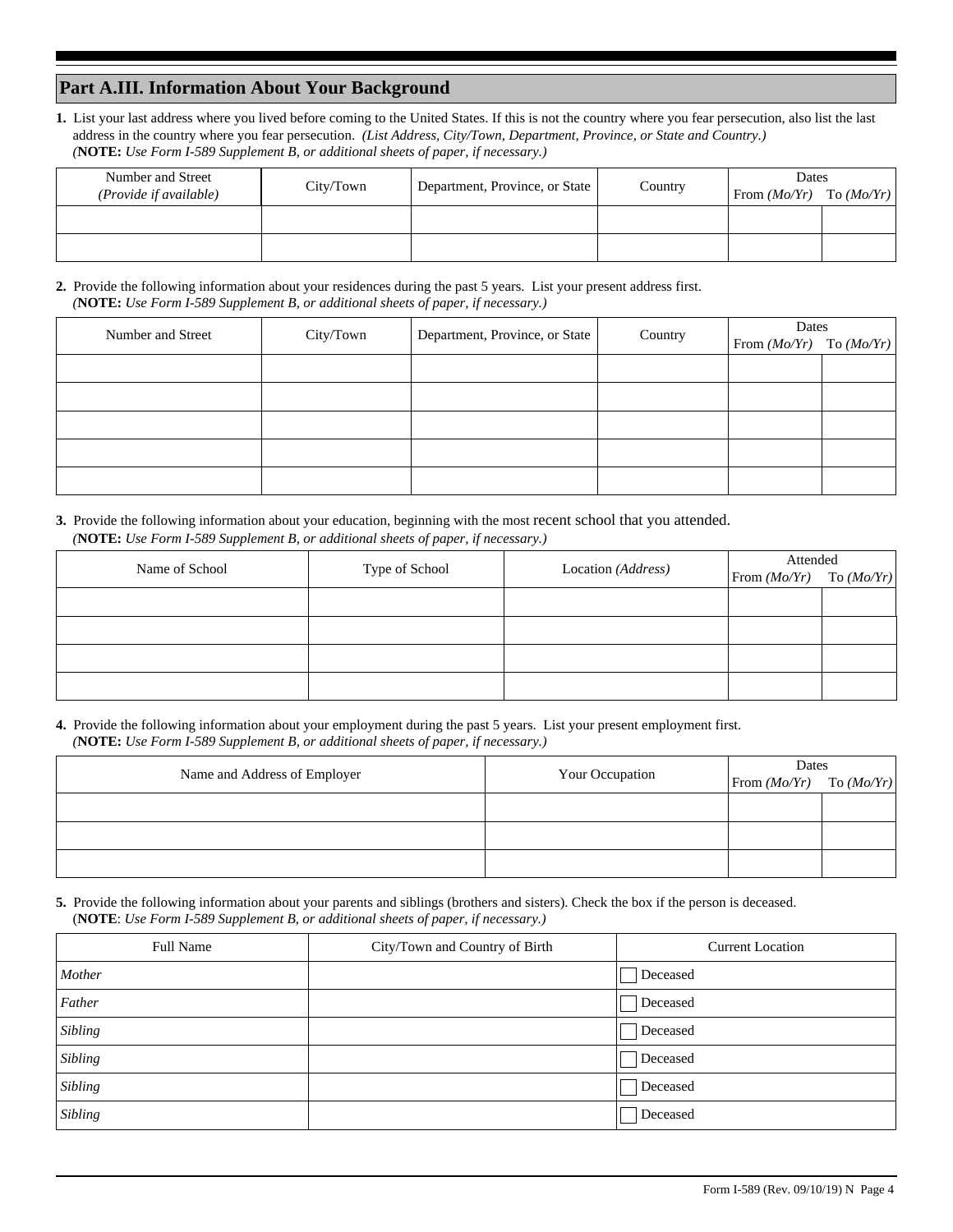#### **Part B. Information About Your Application**

*(***NOTE:** *Use Form I-589 Supplement B, or attach additional sheets of paper as needed to complete your responses to the questions contained in Part B.)*

When answering the following questions about your asylum or other protection claim (withholding of removal under 241(b)(3) of the INA or withholding of removal under the Convention Against Torture), you must provide a detailed and specific account of the basis of your claim to asylum or other protection. To the best of your ability, provide specific dates, places, and descriptions about each event or action described. You must attach documents evidencing the general conditions in the country from which you are seeking asylum or other protection and the specific facts on which you are relying to support your claim. If this documentation is unavailable or you are not providing this documentation with your application, explain why in your responses to the following questions.

Refer to Instructions, Part 1: Filing Instructions, Section II, "Basis of Eligibility," Parts A - D, Section V, "Completing the Form," Part B, and Section VII, "Additional Evidence That You Should Submit," for more information on completing this section of the form.

**1.** Why are you applying for asylum or withholding of removal under section 241(b)(3) of the INA, or for withholding of removal under the Convention Against Torture? Check the appropriate box(es) below and then provide detailed answers to questions A and B below.

I am seeking asylum or withholding of removal based on:

| Race        | Political opinion                              |
|-------------|------------------------------------------------|
| Religion    | $\Box$ Membership in a particular social group |
| Nationality | Torture Convention                             |

**A.** Have you, your family, or close friends or colleagues ever experienced harm or mistreatment or threats in the past by anyone?

Yes  $\Box$  No

If "Yes," explain in detail:

- **1.** What happened;
- **2.** When the harm or mistreatment or threats occurred;
- **3.** Who caused the harm or mistreatment or threats; and
- **4.** Why you believe the harm or mistreatment or threats occurred.

**B.** Do you fear harm or mistreatment if you return to your home country?

| N٥ |  |
|----|--|
|----|--|

Yes

If "Yes," explain in detail:

- **1.** What harm or mistreatment you fear;
- **2.** Who you believe would harm or mistreat you; and

**3.** Why you believe you would or could be harmed or mistreated.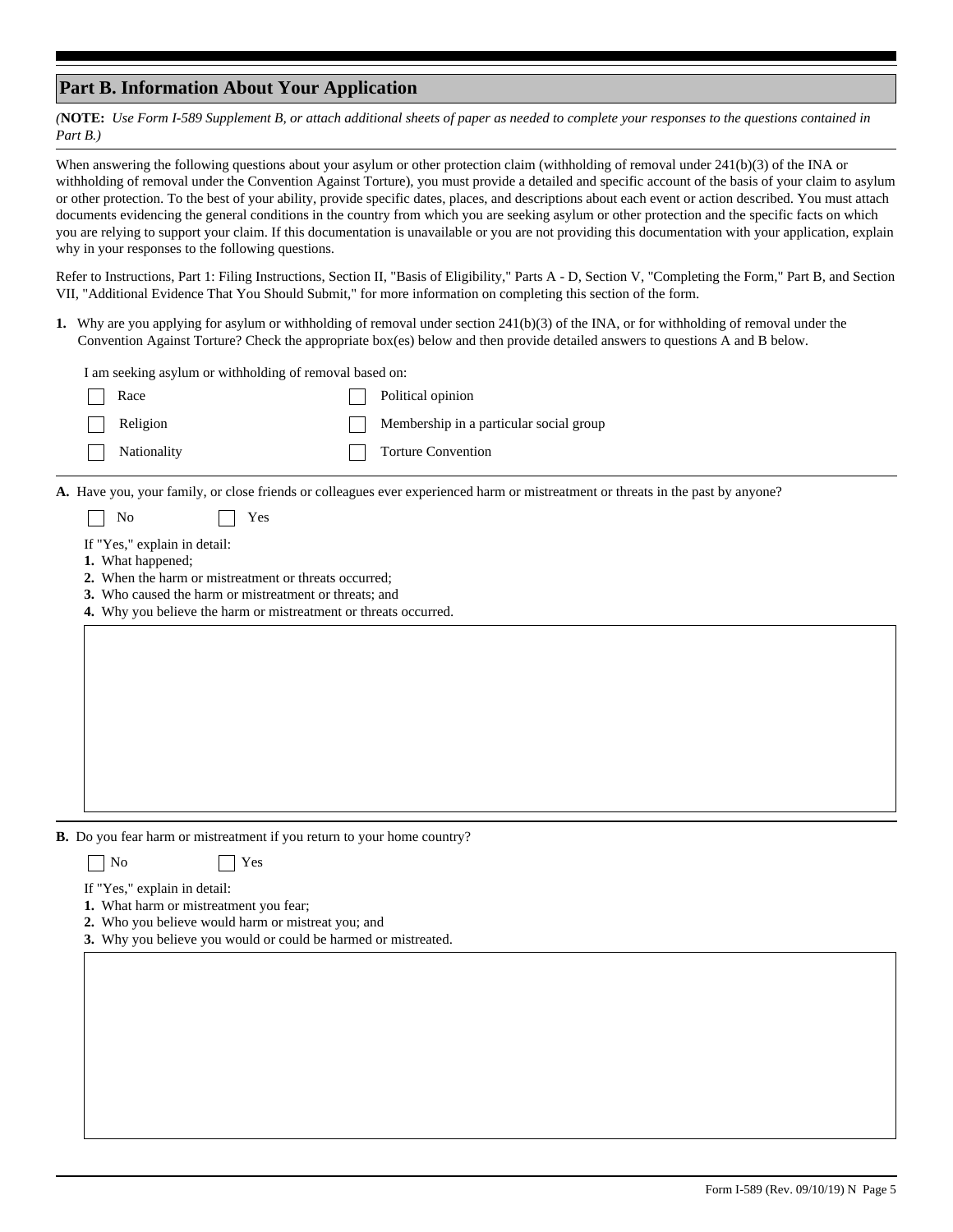|    | Part B. Information About Your Application (Continued)                                                                                                                                                                                                   |
|----|----------------------------------------------------------------------------------------------------------------------------------------------------------------------------------------------------------------------------------------------------------|
| 2. | Have you or your family members ever been accused, charged, arrested, detained, interrogated, convicted and sentenced, or imprisoned in any<br>country other than the United States (including for an immigration law violation)?                        |
|    | No<br>Yes                                                                                                                                                                                                                                                |
|    | If "Yes," explain the circumstances and reasons for the action.                                                                                                                                                                                          |
|    |                                                                                                                                                                                                                                                          |
|    | 3.A. Have you or your family members ever belonged to or been associated with any organizations or groups in your home country, such as, but not                                                                                                         |
|    | limited to, a political party, student group, labor union, religious organization, military or paramilitary group, civil patrol, guerrilla organization,<br>ethnic group, human rights group, or the press or media?<br>No<br>Yes                        |
|    | If "Yes," describe for each person the level of participation, any leadership or other positions held, and the length of time you or your family<br>members were involved in each organization or activity.                                              |
|    |                                                                                                                                                                                                                                                          |
|    | 3.B. Do you or your family members continue to participate in any way in these organizations or groups?<br>No<br>Yes                                                                                                                                     |
|    | If "Yes," describe for each person your or your family members' current level of participation, any leadership or other positions currently held,<br>and the length of time you or your family members have been involved in each organization or group. |
|    |                                                                                                                                                                                                                                                          |
| 4. | Are you afraid of being subjected to torture in your home country or any other country to which you may be returned?                                                                                                                                     |
|    | Yes<br>No<br>If "Yes," explain why you are afraid and describe the nature of torture you fear, by whom, and why it would be inflicted.                                                                                                                   |
|    |                                                                                                                                                                                                                                                          |
|    |                                                                                                                                                                                                                                                          |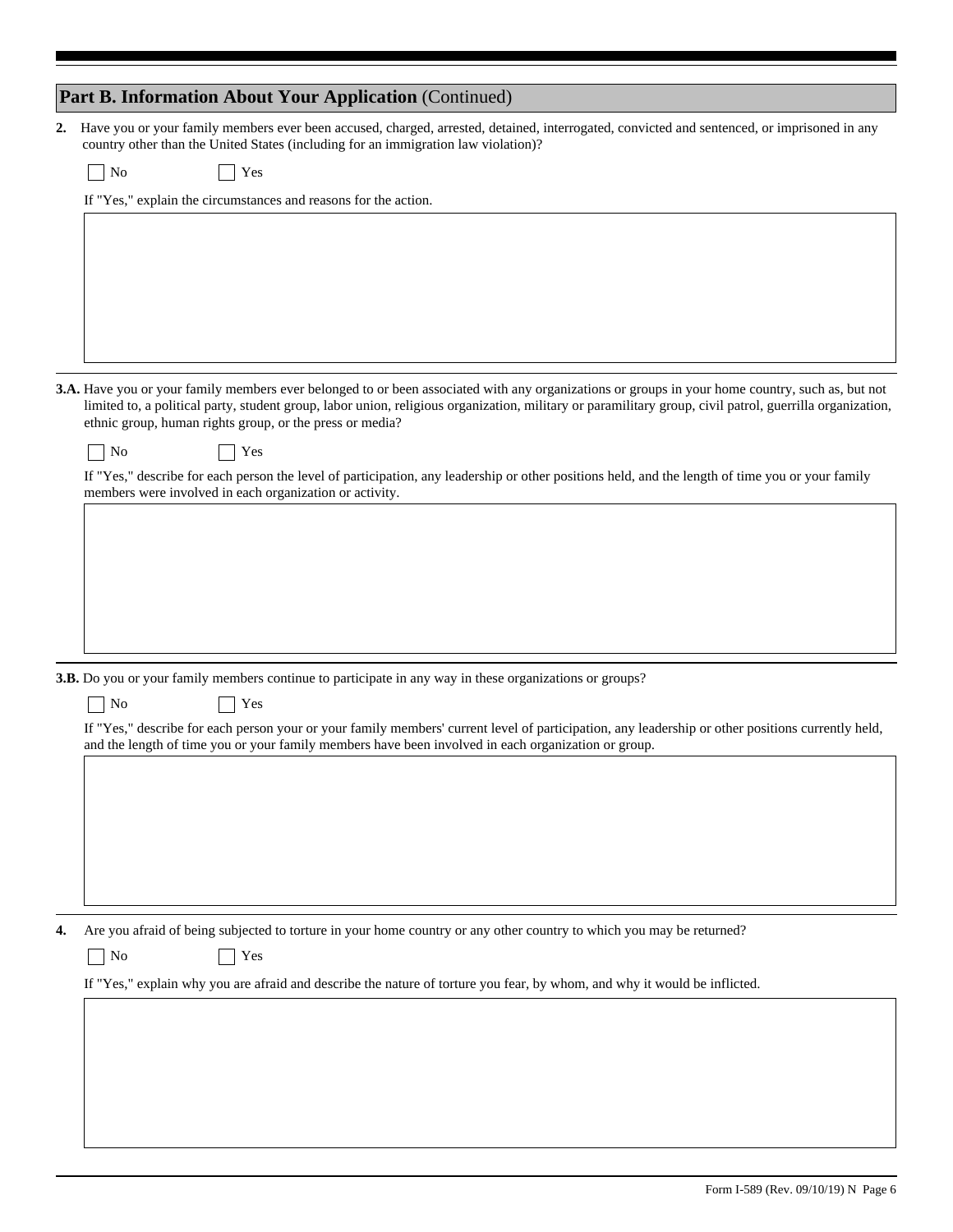### **Part C. Additional Information About Your Application**

|             | (NOTE: Use Form I-589 Supplement B, or attach additional sheets of paper as needed to complete your responses to the questions contained in |  |
|-------------|---------------------------------------------------------------------------------------------------------------------------------------------|--|
| Part $C$ .) |                                                                                                                                             |  |

| 1. Have you, your spouse, your child(ren), your parents or your siblings ever applied to the U.S. Government for refugee status, asylum, or |  |
|---------------------------------------------------------------------------------------------------------------------------------------------|--|
| withholding of removal?                                                                                                                     |  |

| No |  |
|----|--|

Yes

If "Yes," explain the decision and what happened to any status you, your spouse, your child(ren), your parents, or your siblings received as a result of that decision. Indicate whether or not you were included in a parent or spouse's application. If so, include your parent or spouse's A-number in your response. If you have been denied asylum by an immigration judge or the Board of Immigration Appeals, describe any change(s) in conditions in your country or your own personal circumstances since the date of the denial that may affect your eligibility for asylum.

**2.A.** After leaving the country from which you are claiming asylum, did you or your spouse or child(ren) who are now in the United States travel through or reside in any other country before entering the United States?

| N٥ |  | Yes |
|----|--|-----|
|    |  |     |

**2.B.** Have you, your spouse, your child(ren), or other family members, such as your parents or siblings, ever applied for or received any lawful status in any country other than the one from which you are now claiming asylum?

| ۰, |  |  |
|----|--|--|
|----|--|--|

 $\Box$  i

Yes

If "Yes" to either or both questions (2A and/or 2B), provide for each person the following: the name of each country and the length of stay, the person's status while there, the reasons for leaving, whether or not the person is entitled to return for lawful residence purposes, and whether the person applied for refugee status or for asylum while there, and if not, why he or she did not do so.

**3.** Have you, your spouse or your child(ren) ever ordered, incited, assisted or otherwise participated in causing harm or suffering to any person because of his or her race, religion, nationality, membership in a particular social group or belief in a particular political opinion?



**Nes** 

If "Yes," describe in detail each such incident and your own, your spouse's, or your child(ren)'s involvement.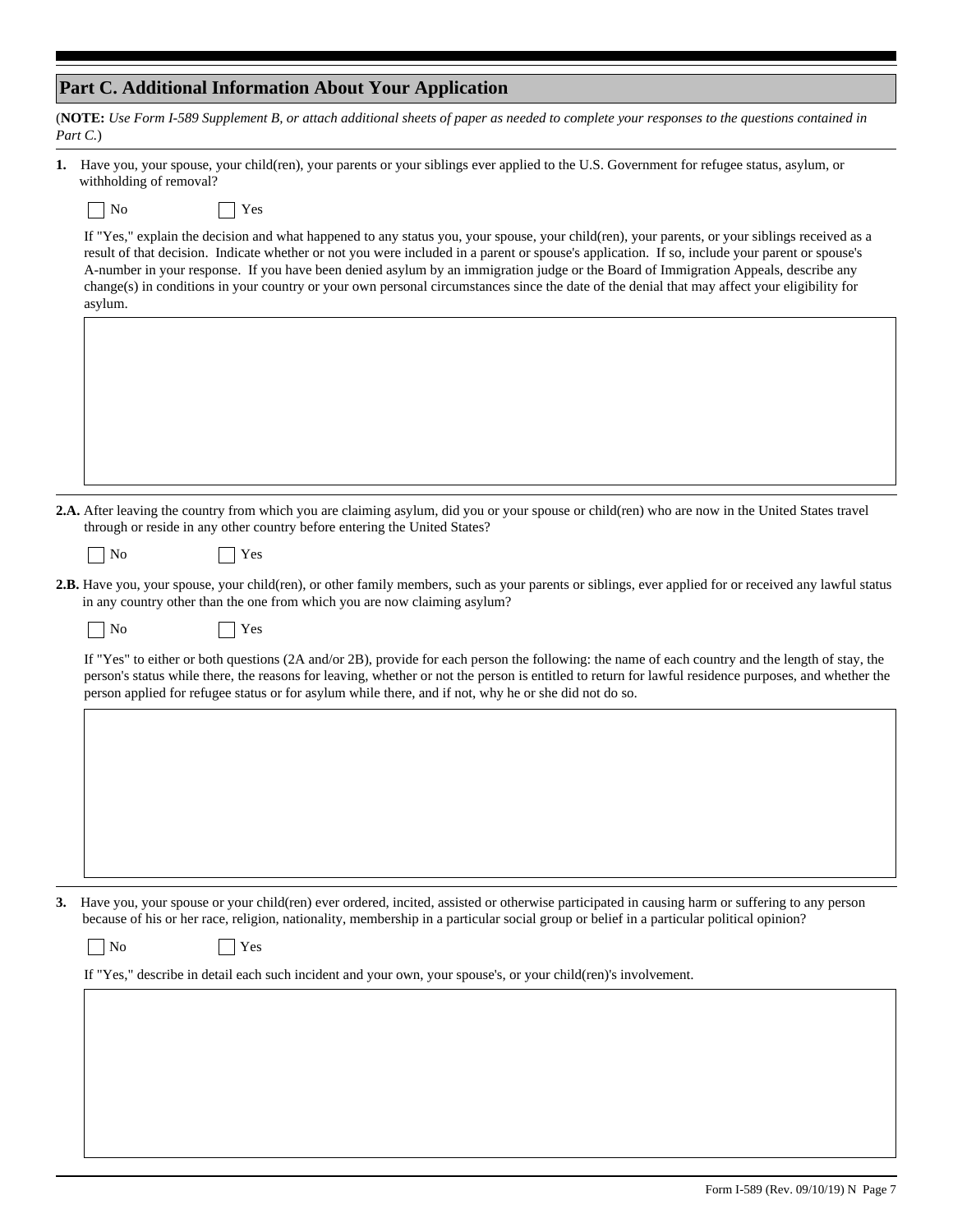#### **Part C. Additional Information About Your Application** (Continued)

**4.** After you left the country where you were harmed or fear harm, did you return to that country?

| Yes<br>No.                                                                                                                                              |
|---------------------------------------------------------------------------------------------------------------------------------------------------------|
| If "Yes," describe in detail the circumstances of your visit(s) (for example, the date(s) of the trip(s), the purpose(s) of the trip(s), and the length |
| of time you remained in that country for the visit(s).)                                                                                                 |
|                                                                                                                                                         |
|                                                                                                                                                         |
|                                                                                                                                                         |
|                                                                                                                                                         |
|                                                                                                                                                         |
|                                                                                                                                                         |
|                                                                                                                                                         |

**5.** Are you filing this application more than 1 year after your last arrival in the United States?

| ۰.<br>۰.<br>× |
|---------------|
|---------------|

Yes

If "Yes," explain why you did not file within the first year after you arrived. You must be prepared to explain at your interview or hearing why you did not file your asylum application within the first year after you arrived. For guidance in answering this question, see Instructions, Part 1: Filing Instructions, Section V. "Completing the Form," Part C.

**6.** Have you or any member of your family included in the application ever committed any crime and/or been arrested, charged, convicted, or sentenced for any crimes in the United States (including for an immigration law violation)?

|  | $\sim$ |
|--|--------|
|--|--------|

Yes

If "Yes," for each instance, specify in your response: what occurred and the circumstances, dates, length of sentence received, location, the duration of the detention or imprisonment, reason(s) for the detention or conviction, any formal charges that were lodged against you or your relatives included in your application, and the reason(s) for release. Attach documents referring to these incidents, if they are available, or an explanation of why documents are not available.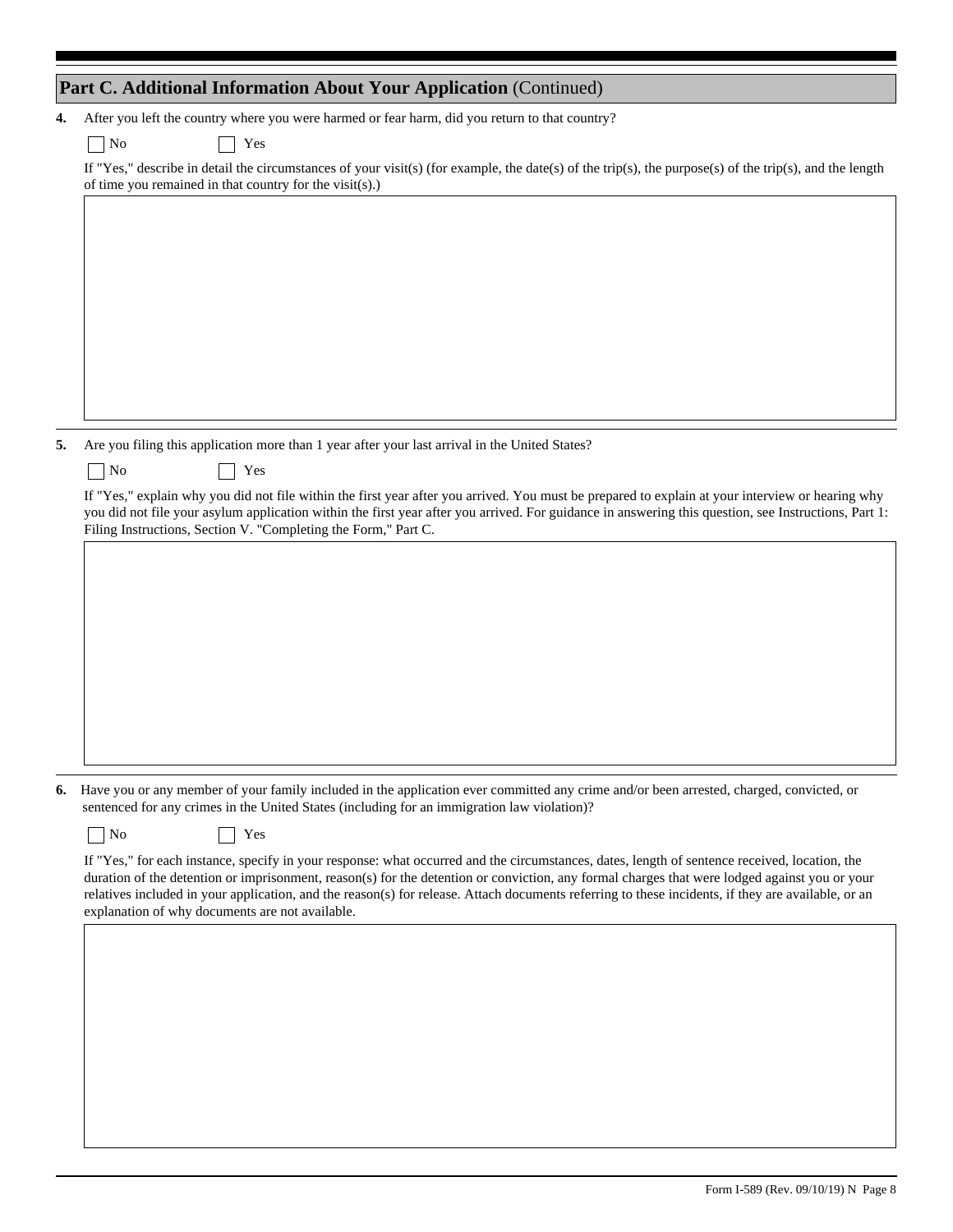#### **Part D. Your Signature**

I certify, under penalty of perjury under the laws of the United States of America, that this application and the evidence submitted with it are all true and correct. Title 18, United States Code, Section 1546(a), provides in part: Whoever knowingly makes under oath, or as permitted under penalty of perjury under Section 1746 of Title 28, United States Code, knowingly subscribes as true, any false statement with respect to a material fact in any application, affidavit, or other document required by the immigration laws or regulations prescribed thereunder, or knowingly presents any such application, affidavit, or other document containing any such false statement or which fails to contain any reasonable basis in law or fact - shall be fined in accordance with this title or imprisoned for up to 25 years. I authorize the release of any information from my immigration record that U.S. Citizenship and Immigration Services (USCIS) needs to determine eligibility for the benefit I am seeking.

Staple your photograph here or the photograph of the family member to be included on the extra copy of the application submitted for that person.

*WARNING:* **Applicants who are in the United States unlawfully are subject to removal if their asylum or withholding claims are not granted by an asylum officer or an immigration judge. Any information provided in completing this application may be used as a basis for the institution of, or as evidence in, removal proceedings even if the application is later withdrawn. Applicants determined to have knowingly made a frivolous application for asylum will be permanently ineligible for any benefits under the Immigration and Nationality Act. You may not avoid a frivolous finding simply because someone advised you to provide false information in your asylum application. If filing with USCIS, unexcused failure to appear for an appointment to provide biometrics (such as fingerprints) and your biographical information within the time allowed may result in an asylum officer dismissing your asylum application or referring it to an immigration judge. Failure without good cause to provide DHS with biometrics or other biographical information while in removal proceedings may result in your application being found abandoned by the immigration judge. See sections 208(d)(5)(A) and 208(d)(6) of the INA and 8 CFR sections 208.10, 1208.10, 208.20, 1003.47(d) and 1208.20.**

| Print your complete name.                                                          | Write your name in your native alphabet.              |  |  |
|------------------------------------------------------------------------------------|-------------------------------------------------------|--|--|
|                                                                                    |                                                       |  |  |
| Did your spouse, parent, or child (ren) assist you in completing this application? | No<br>Yes (If "Yes," list the name and relationship.) |  |  |

| (Name)                                                   | (Relationship)                                                                                                                                                                      | (Name)              | (Relationship)                   |
|----------------------------------------------------------|-------------------------------------------------------------------------------------------------------------------------------------------------------------------------------------|---------------------|----------------------------------|
|                                                          | Did someone other than your spouse, parent, or child(ren) prepare this application?                                                                                                 | No.                 | Yes (If "Yes, "complete Part E.) |
|                                                          | Asylum applicants may be represented by counsel. Have you been provided with a list of<br>persons who may be available to assist you, at little or no cost, with your asylum claim? | No                  | Yes                              |
| Signature of Applicant <i>(The person in Part. A.I.)</i> |                                                                                                                                                                                     |                     |                                  |
|                                                          |                                                                                                                                                                                     |                     |                                  |
|                                                          | Sign your name so it all appears within the brackets                                                                                                                                | Date $(mm/dd/vvvv)$ |                                  |

#### **Part E. Declaration of Person Preparing Form, if Other Than Applicant, Spouse, Parent, or Child**

I declare that I have prepared this application at the request of the person named in Part D, that the responses provided are based on all information of which I have knowledge, or which was provided to me by the applicant, and that the completed application was read to the applicant in his or her native language or a language he or she understands for verification before he or she signed the application in my presence. I am aware that the knowing placement of false information on the Form I-589 may also subject me to civil penalties under 8 U.S.C. 1324c and/or criminal penalties under 18 U.S.C. 1546(a).

| Signature of Preparer                                                       |  | Print Complete Name of Preparer                 |                                                      |                                                                                             |  |
|-----------------------------------------------------------------------------|--|-------------------------------------------------|------------------------------------------------------|---------------------------------------------------------------------------------------------|--|
|                                                                             |  |                                                 |                                                      |                                                                                             |  |
| Daytime Telephone Number                                                    |  | Address of Preparer: Street Number and Name     |                                                      |                                                                                             |  |
|                                                                             |  |                                                 |                                                      |                                                                                             |  |
| City<br>Apt. Number                                                         |  | <b>State</b>                                    |                                                      | Zip Code                                                                                    |  |
|                                                                             |  |                                                 |                                                      |                                                                                             |  |
| To be completed by an<br>attorney or accredited<br>representative (if any). |  | Select this box if<br>Form G-28 is<br>attached. | <b>Attorney State Bar Number (if)</b><br>applicable) | <b>Attorney or Accredited Representative</b><br><b>USCIS Online Account Number</b> (if any) |  |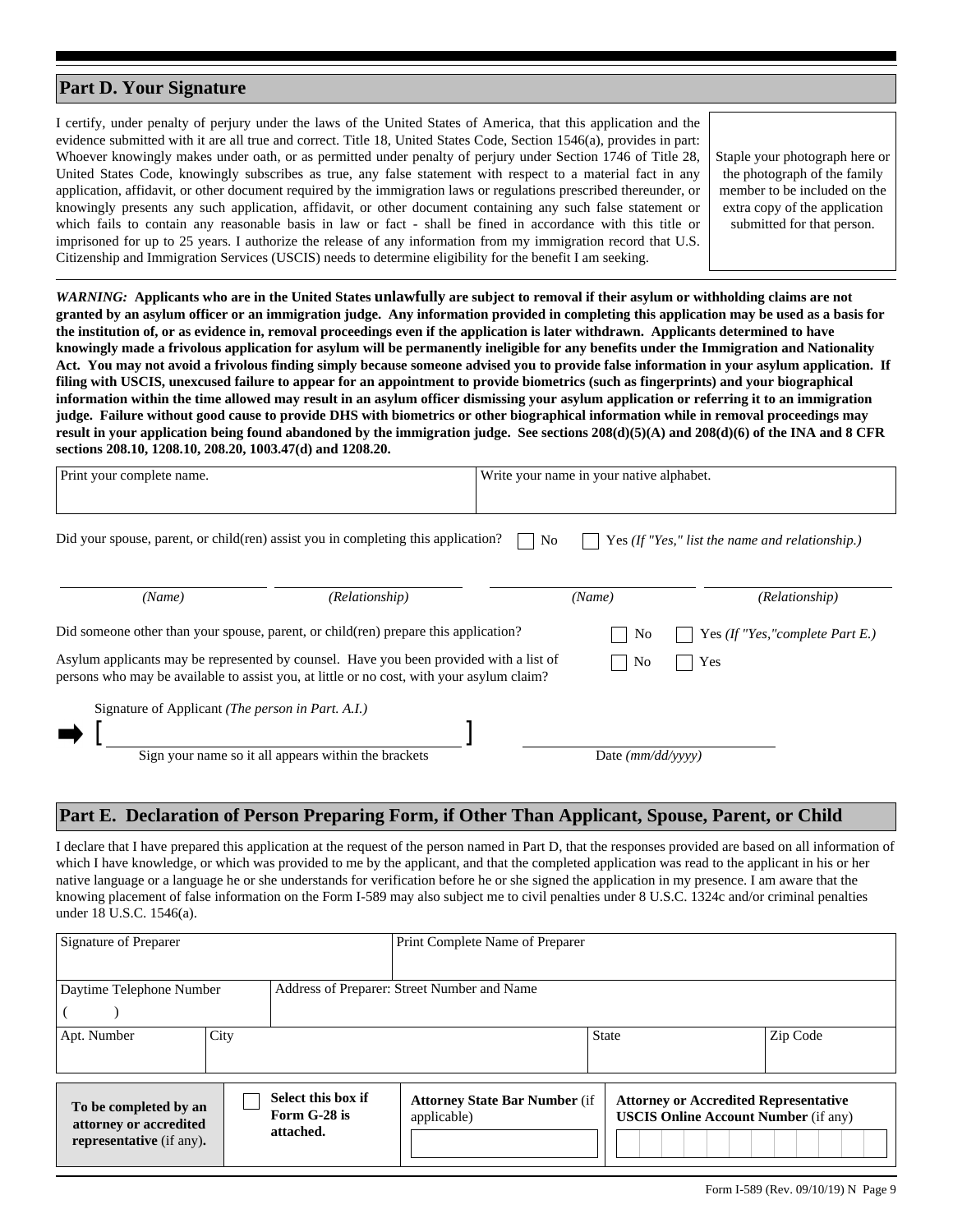#### **Part F. To Be Completed at Asylum Interview, if Applicable**

**NOTE:** *You will be asked to complete this part when you appear for examination before an asylum officer of the Department of Homeland Security, U.S. Citizenship and Immigration Services (USCIS).*

I swear (affirm) that I know the contents of this application that I am signing, including the attached documents and supplements, that they are | all true or  $\vert$  not all true to the best of my knowledge and that correction(s) numbered to were made by me or at my request. Furthermore, I am aware that if I am determined to have knowingly made a frivolous application for asylum I will be permanently ineligible for any benefits under the Immigration and Nationality Act, and that I may not avoid a frivolous finding simply because someone advised me to provide false information in my asylum application.

Signed and sworn to before me by the above named applicant on:

Signature of Applicant

Date *(mm/dd/yyyy)*

Write Your Name in Your Native Alphabet Signature of Asylum Officer

#### **Part G. To Be Completed at Removal Hearing, if Applicable**

**NOTE:** *You will be asked to complete this Part when you appear before an immigration judge of the U.S. Department of Justice, Executive Office for Immigration Review (EOIR), for a hearing.* 

I swear (affirm) that I know the contents of this application that I am signing, including the attached documents and supplements, that they are  $\Box$  all true or  $\Box$  not all true to the best of my knowledge and that corr all true or not all true to the best of my knowledge and that correction(s) numbered to Furthermore, I am aware that if I am determined to have knowingly made a frivolous application for asylum I will be permanently ineligible for any benefits under the Immigration and Nationality Act, and that I may not avoid a frivolous finding simply because someone advised me to provide false information in my asylum application.

Signed and sworn to before me by the above named applicant on:

Signature of Applicant

Date *(mm/dd/yyyy)*

Write Your Name in Your Native Alphabet Signature of Immigration Judge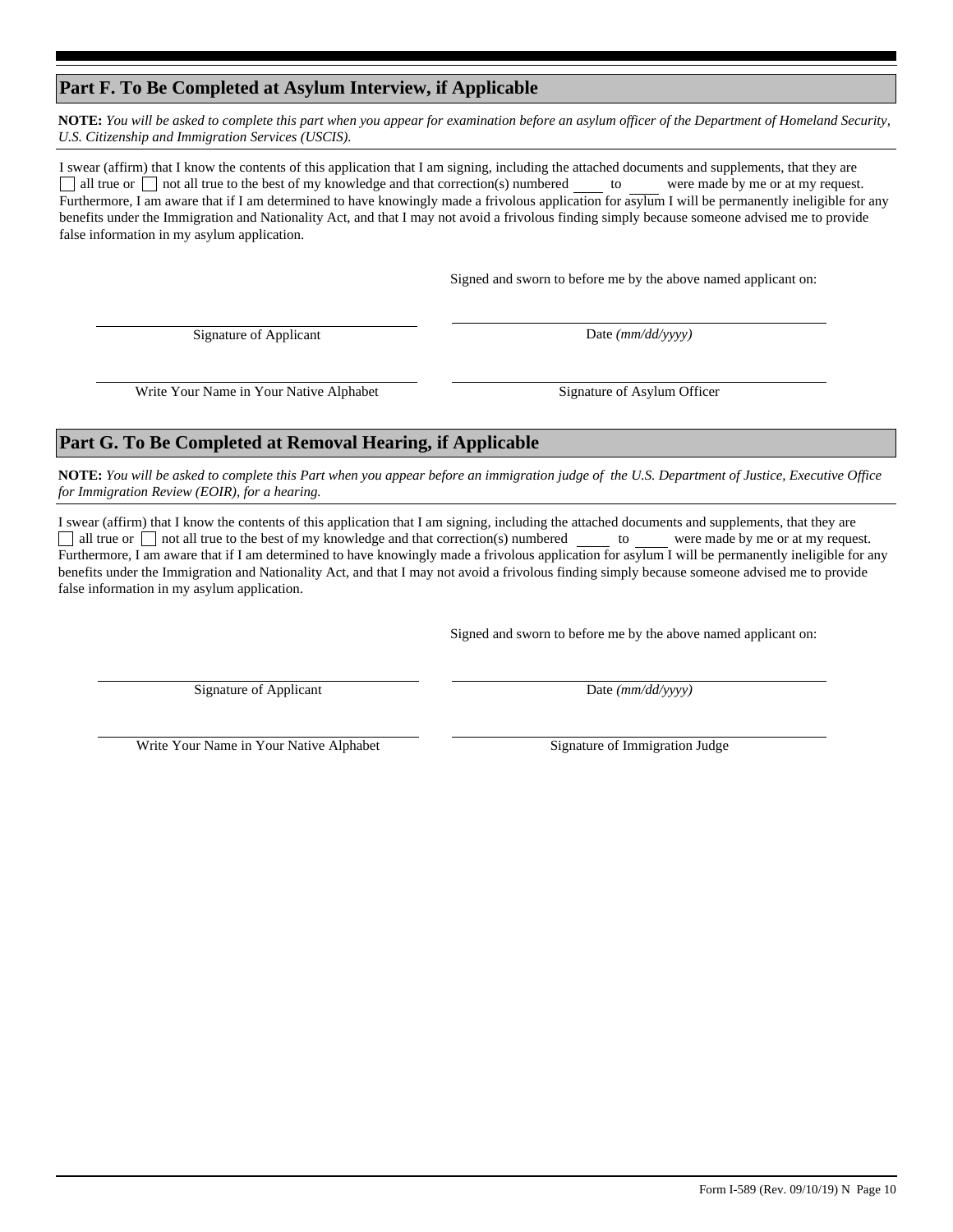| $\vert$ A-Number ( <i>If available</i> ) | Date                  |
|------------------------------------------|-----------------------|
| Applicant's Name                         | Applicant's Signature |

### **List All of Your Children, Regardless of Age or Marital Status**

*(***NOTE:** *Use this form and attach additional pages and documentation as needed, if you have more than four children)*

| 1. Alien Registration Number (A-Number) 2. Passport/ID Card Number<br>(if any)                                                                                                                                                                                        | (if any)                                                                            | 3. Marital Status (Married, Single,<br>Divorced, Widowed) | 4. U.S. Social Security Number<br>(if any)                |  |
|-----------------------------------------------------------------------------------------------------------------------------------------------------------------------------------------------------------------------------------------------------------------------|-------------------------------------------------------------------------------------|-----------------------------------------------------------|-----------------------------------------------------------|--|
| 5. Complete Last Name                                                                                                                                                                                                                                                 | 6. First Name                                                                       | 7. Middle Name                                            | 8. Date of Birth $(mm/dd/yyyy)$                           |  |
| 9. City and Country of Birth                                                                                                                                                                                                                                          | 10. Nationality (Citizenship)                                                       | 11. Race, Ethnic, or Tribal Group                         | 12. Gender<br>Male<br>Female                              |  |
| 13. Is this child in the U.S.?<br>Yes (Complete Blocks 14 to 21.)<br>No (Specify location):                                                                                                                                                                           |                                                                                     |                                                           |                                                           |  |
| 14. Place of last entry into the U.S.                                                                                                                                                                                                                                 | <b>15.</b> Date of last entry into the<br>U.S. $(mm/dd/yyyy)$                       | 16. I-94 Number $(If any)$                                | 17. Status when last admitted<br>(Visa type, if any)      |  |
| 18. What is your child's current status?                                                                                                                                                                                                                              | 19. What is the expiration date of his/her<br>authorized stay, if any? (mm/dd/yyyy) | Yes                                                       | 20. Is your child in Immigration Court proceedings?<br>No |  |
| 21. If in the U.S., is this child to be included in this application? (Check the appropriate box.)<br>Yes (Attach one photograph of your child in the upper right corner of Page 9 on the extra copy of the application submitted for this person.)<br>N <sub>0</sub> |                                                                                     |                                                           |                                                           |  |
| 1. Alien Registration Number (A-Number)<br>(if any)                                                                                                                                                                                                                   | 2. Passport/ID Card Number<br>(if any)                                              | 3. Marital Status (Married, Single,<br>Divorced, Widowed) | 4. U.S. Social Security Number<br>(if any)                |  |
| 5. Complete Last Name                                                                                                                                                                                                                                                 | 6. First Name                                                                       | 7. Middle Name                                            | 8. Date of Birth $(mm/dd/yyyy)$                           |  |
| 9. City and Country of Birth                                                                                                                                                                                                                                          | 10. Nationality (Citizenship)                                                       | 11. Race, Ethnic, or Tribal Group                         | 12. Gender<br>Male<br>Female                              |  |
| 13. Is this child in the U.S.?<br>Yes (Complete Blocks 14 to 21.)<br>No (Specify location):                                                                                                                                                                           |                                                                                     |                                                           |                                                           |  |
| 14. Place of last entry into the U.S.                                                                                                                                                                                                                                 | 15. Date of last entry into the<br>U.S. (mm/dd/yyyy)                                | 16. I-94 Number $(If any)$                                | 17. Status when last admitted<br>(Visa type, if any)      |  |
| 18. What is your child's current status?                                                                                                                                                                                                                              | 19. What is the expiration date of his/her<br>authorized stay, if any? (mm/dd/yyyy) | Yes                                                       | 20. Is your child in Immigration Court proceedings?<br>No |  |
| 21. If in the U.S., is this child to be included in this application? (Check the appropriate box.)<br>Yes (Attach one photograph of your child in the upper right corner of Page 9 on the extra copy of the application submitted for this person.)<br>N <sub>o</sub> |                                                                                     |                                                           |                                                           |  |